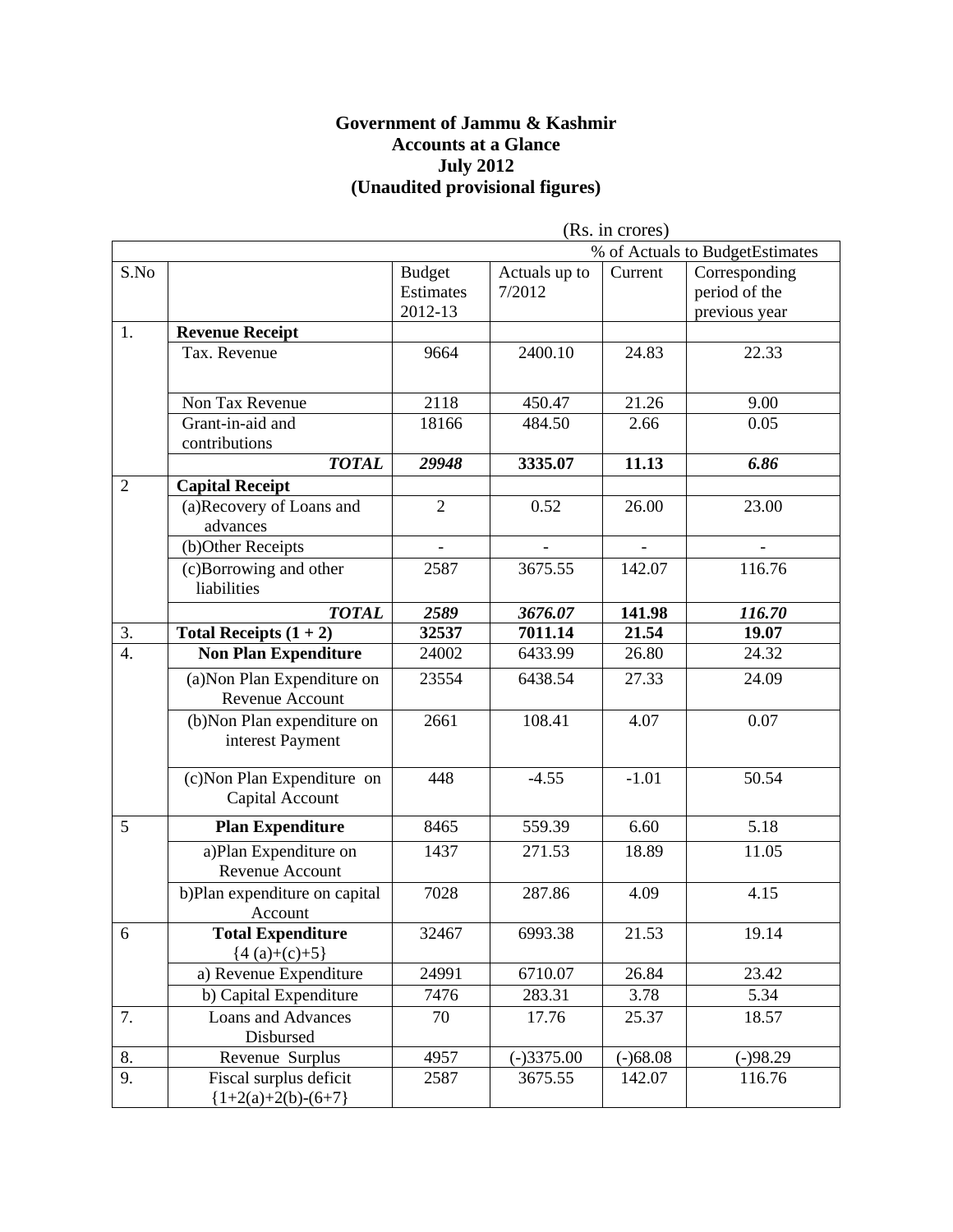# **(Format of the Progressive Figures)**

#### **TAX REVENUE**

| <b>Months</b>      | 2012-13        |                    | 2011-12        |                    |
|--------------------|----------------|--------------------|----------------|--------------------|
|                    | <b>Monthly</b> | <b>Progressive</b> | <b>Monthly</b> | <b>Progressive</b> |
| <b>April, 2012</b> | 999.67         | 999.67             | 559.30         | 559.30             |
| <b>May, 2012</b>   | 355.81         | 1355.48            | 314.80         | 874.10             |
| <b>June, 2012</b>  | 238.95         | 1594.43            | 202.63         | 1076.73            |
| <b>July, 2012</b>  | 805.67         | 2400.10            | 601.11         | 1677.84            |
|                    |                |                    |                |                    |
|                    |                |                    |                |                    |
|                    |                |                    |                |                    |
|                    |                |                    |                |                    |
|                    |                |                    |                |                    |
|                    |                |                    |                |                    |
|                    |                |                    |                |                    |
|                    |                |                    |                |                    |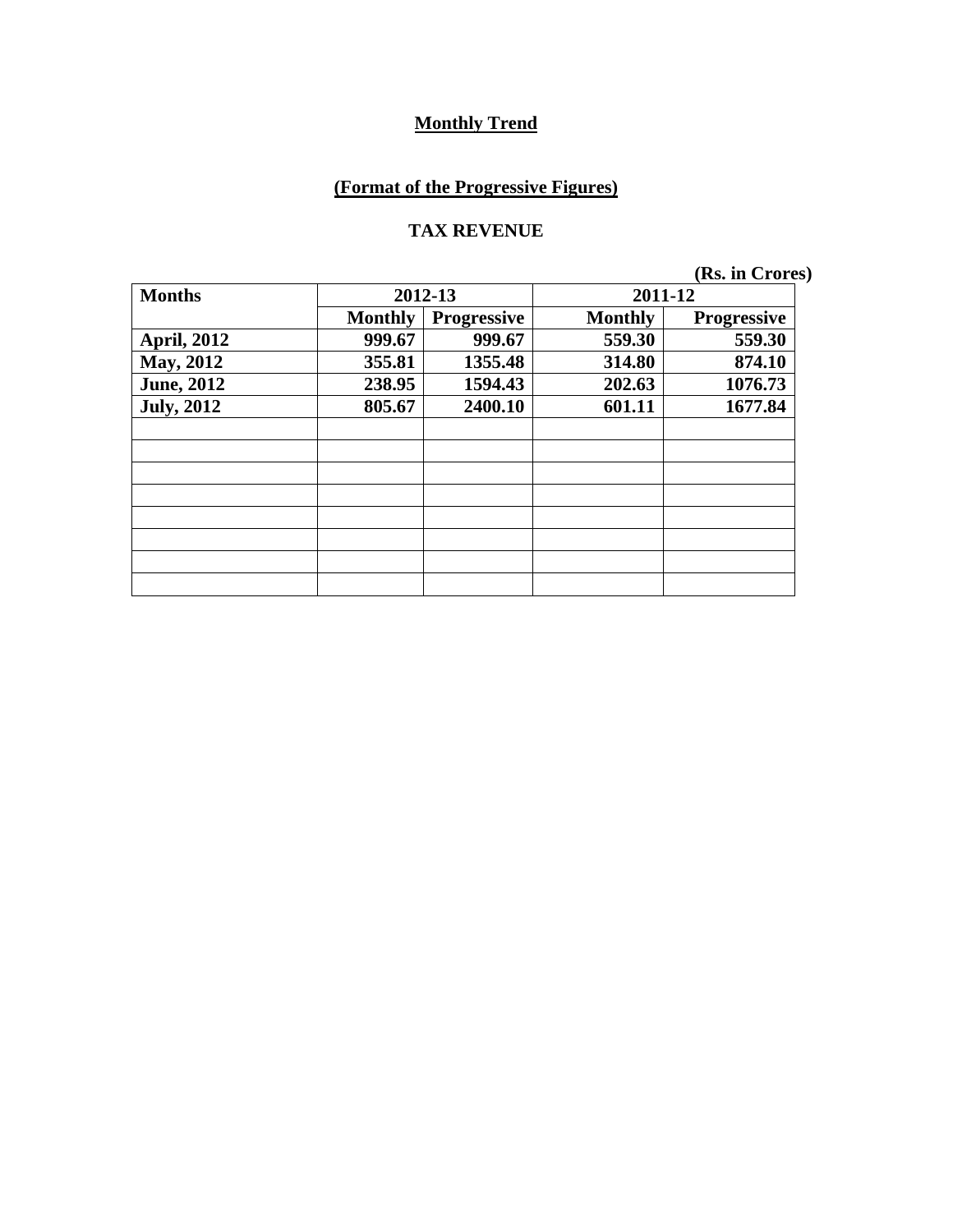# **(Format of the Progressive Figures)**

#### **NON-TAX REVENUE**

| <b>Months</b>      | 2012-13        |             | 2011-12        |             |
|--------------------|----------------|-------------|----------------|-------------|
|                    | <b>Monthly</b> | Progressive | <b>Monthly</b> | Progressive |
| <b>April, 2012</b> | 50.08          | 50.08       | 15.12          | 15.12       |
| May, 2012          | 217.30         | 267.38      | 24.15          | 39.27       |
| <b>June, 2012</b>  | 70.41          | 337.79      | 39.51          | 78.78       |
| <b>July, 2012</b>  | 112.68         | 450.47      | 67.05          | 145.83      |
|                    |                |             |                |             |
|                    |                |             |                |             |
|                    |                |             |                |             |
|                    |                |             |                |             |
|                    |                |             |                |             |
|                    |                |             |                |             |
|                    |                |             |                |             |
|                    |                |             |                |             |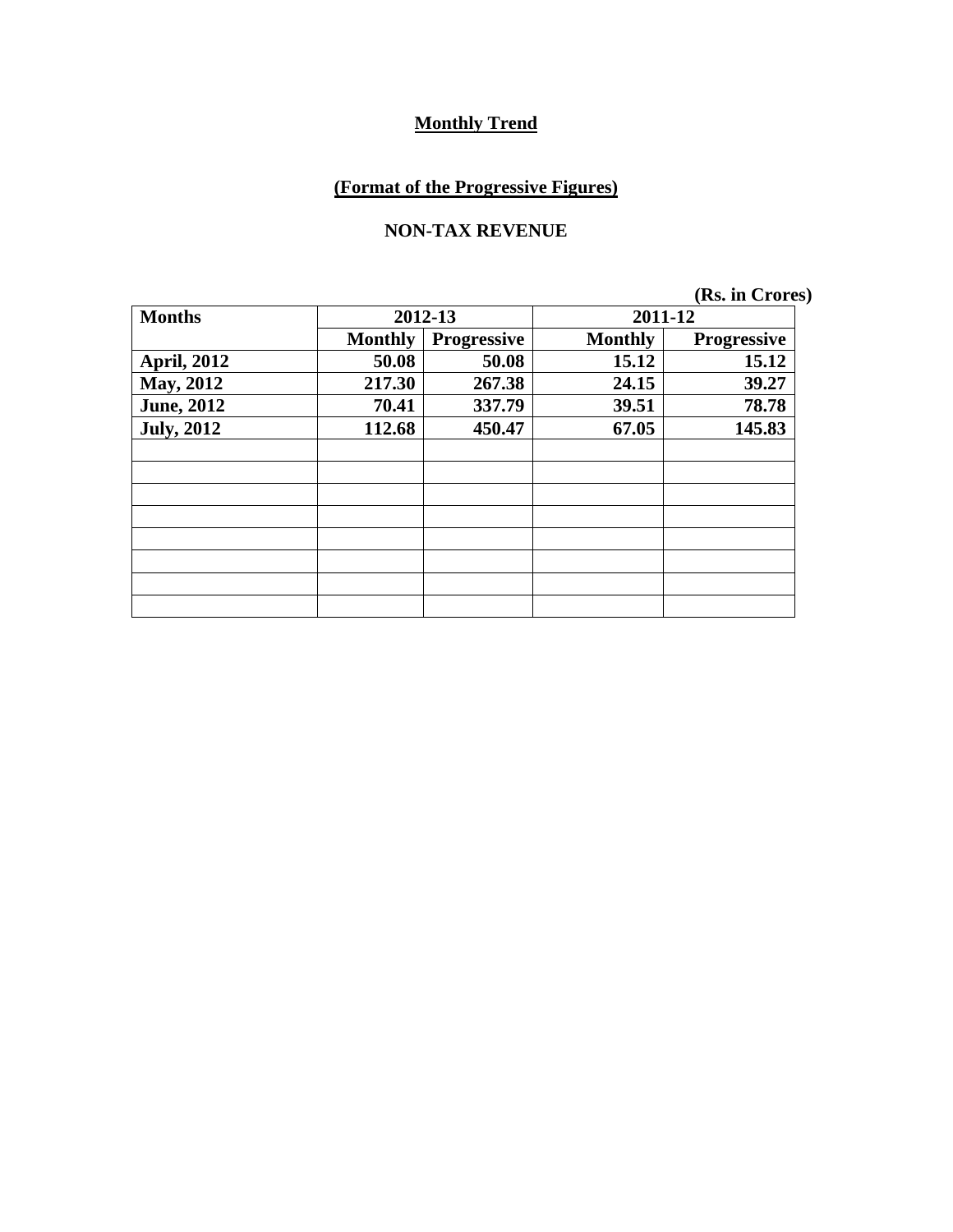#### **(Format of the Progressive Figures)**

#### **REVENUE RECEIPTS OF GRANT-IN-AID AND CONTRIBUTION**

|                    |                |                    |                | (Rs. in Crores)    |
|--------------------|----------------|--------------------|----------------|--------------------|
| <b>Months</b>      |                | 2012-13            | 2011-12        |                    |
|                    | <b>Monthly</b> | <b>Progressive</b> | <b>Monthly</b> | <b>Progressive</b> |
| <b>April, 2012</b> | 483.00         | 483.00             | 1.52           | 1.52               |
| May, 2012          |                | 483.00             | 1.10           | 2.62               |
| <b>June, 2012</b>  | 1.50           | 484.50             | 6.85           | 9.47               |
| <b>July, 2012</b>  |                | 484.50             | 0.15           | 9.62               |
|                    |                |                    |                |                    |
|                    |                |                    |                |                    |
|                    |                |                    |                |                    |
|                    |                |                    |                |                    |
|                    |                |                    |                |                    |
|                    |                |                    |                |                    |
|                    |                |                    |                |                    |
|                    |                |                    |                |                    |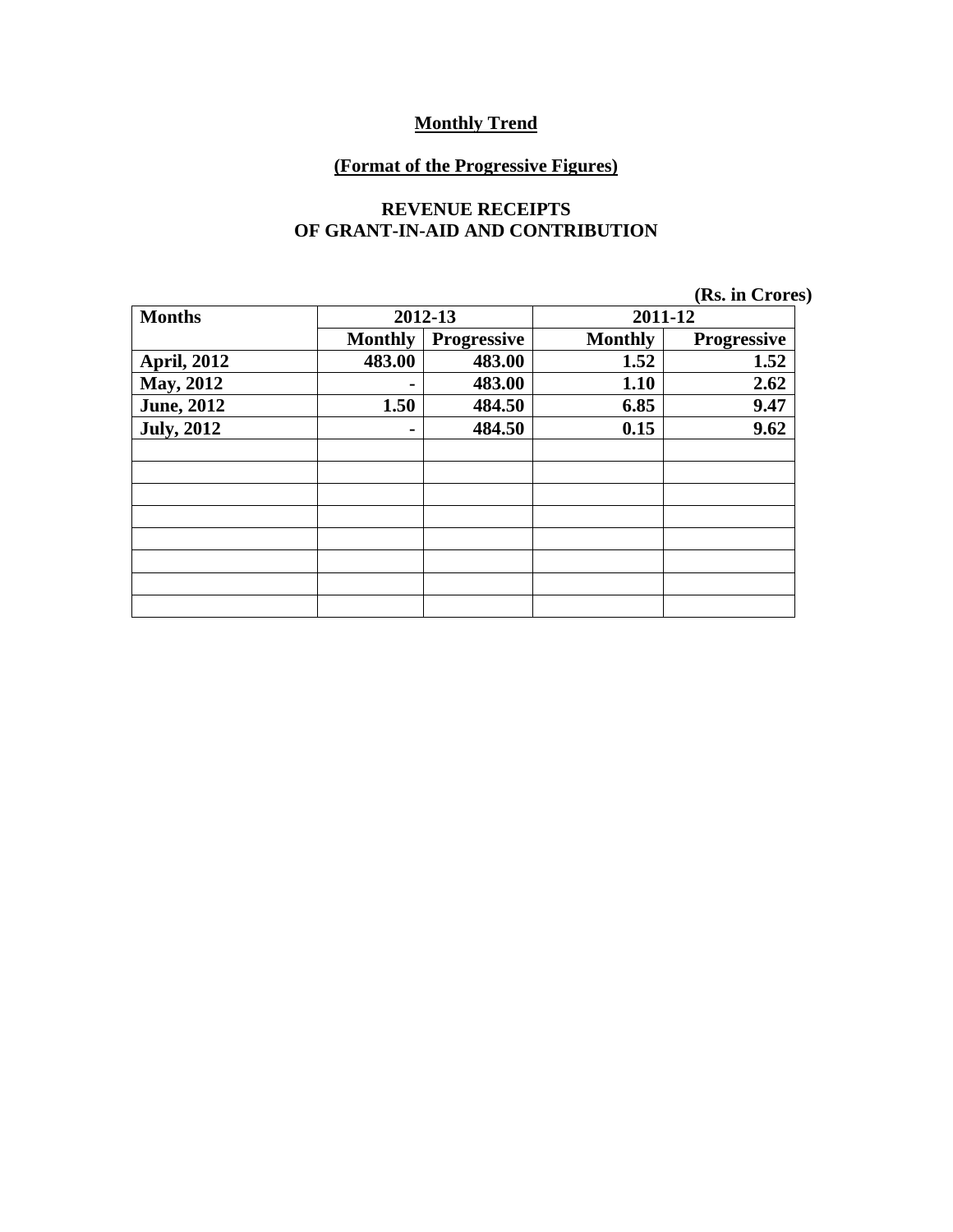# **(Format of the Progressive Figures)**

#### **RECOVERY OF LOANS & ADVANCES**

|                    |                |                    |                | (Rs. in Crores)    |  |
|--------------------|----------------|--------------------|----------------|--------------------|--|
| <b>Months</b>      |                | 2012-13            | 2011-12        |                    |  |
|                    | <b>Monthly</b> | <b>Progressive</b> | <b>Monthly</b> | <b>Progressive</b> |  |
| <b>April, 2012</b> | 0.14           | 0.14               | 0.13           | 0.13               |  |
| May, 2012          | 0.10           | 0.24               | 0.09           | 0.22               |  |
| <b>June, 2012</b>  | 0.17           | 0.41               | 0.11           | 0.33               |  |
| <b>July, 2012</b>  | 0.11           | 0.52               | 0.13           | 0.46               |  |
|                    |                |                    |                |                    |  |
|                    |                |                    |                |                    |  |
|                    |                |                    |                |                    |  |
|                    |                |                    |                |                    |  |
|                    |                |                    |                |                    |  |
|                    |                |                    |                |                    |  |
|                    |                |                    |                |                    |  |
|                    |                |                    |                |                    |  |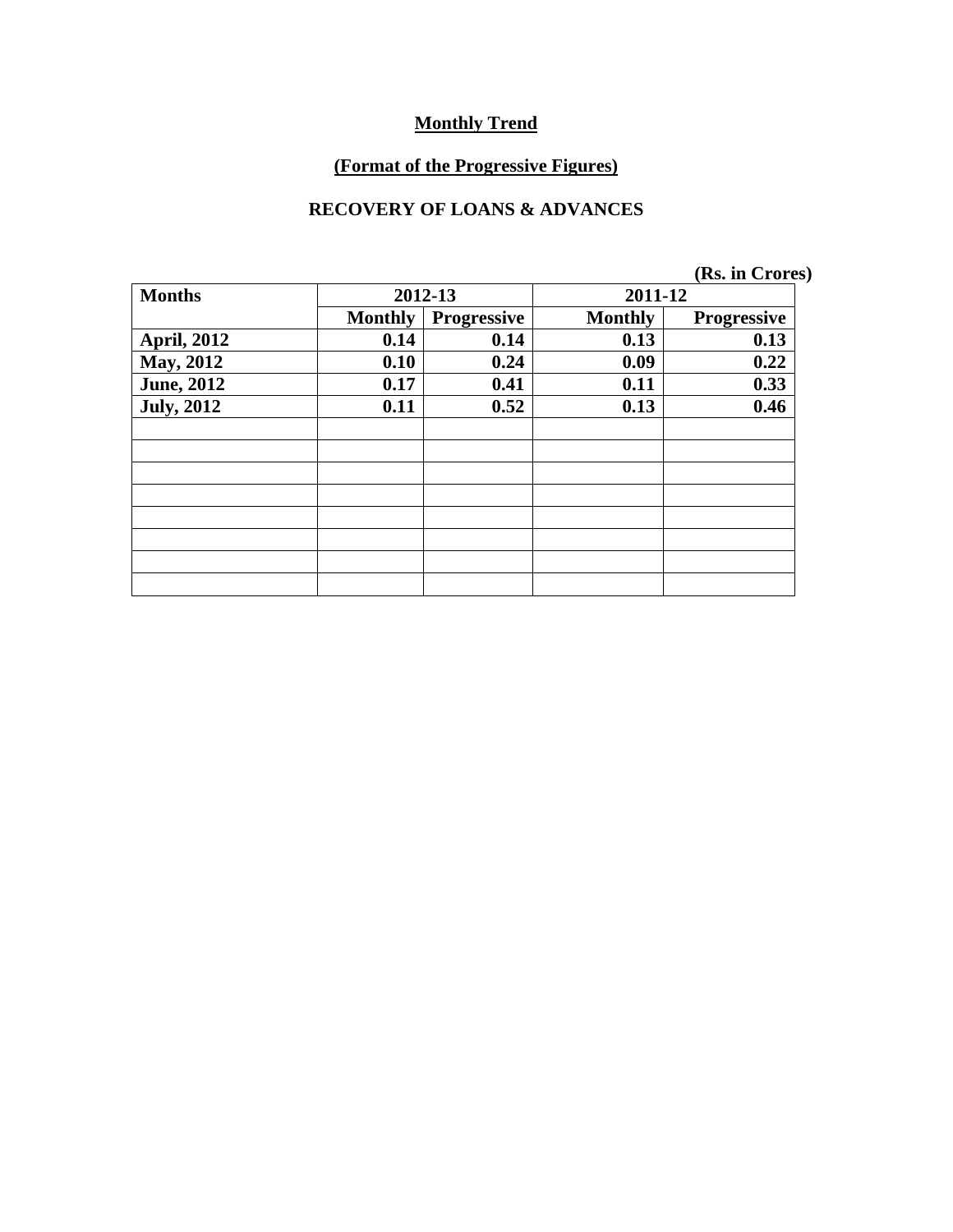# **(Format of the Progressive Figures)**

#### **BORROWING & OTHER LIABILITIES**

|                    |                |                    |                | (Rs. in Crores)    |
|--------------------|----------------|--------------------|----------------|--------------------|
| <b>Months</b>      |                | 2012-13            | 2011-12        |                    |
|                    | <b>Monthly</b> | <b>Progressive</b> | <b>Monthly</b> | <b>Progressive</b> |
| <b>April, 2012</b> | 386.17         | 386.17             | 587.43         | 587.43             |
| May, 2012          | 919.92         | 1306.09            | 884.33         | 1471.76            |
| <b>June, 2012</b>  | 1118.72        | 2424.81            | 1353.51        | 2825.27            |
| <b>July, 2012</b>  | 1250.74        | 3675.55            | 1069.94        | 3895.21            |
|                    |                |                    |                |                    |
|                    |                |                    |                |                    |
|                    |                |                    |                |                    |
|                    |                |                    |                |                    |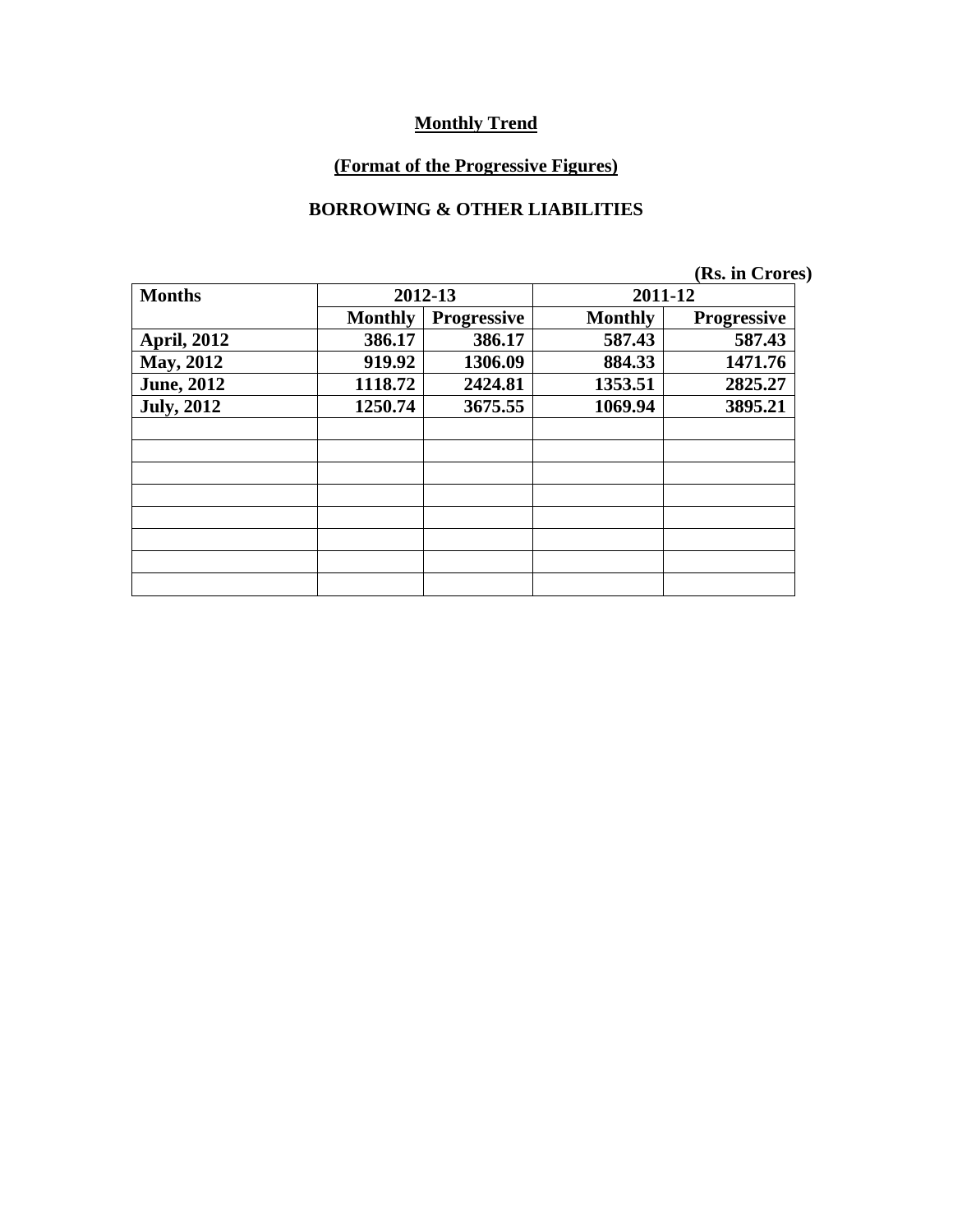#### **(Format of the Progressive Figures)**

#### **NON PLAN EXPENDITURE ON REVENUE ACCOUNT**

|                    |                |                    |                | (Rs. in Crores)    |
|--------------------|----------------|--------------------|----------------|--------------------|
| <b>Months</b>      |                | 2012-13            | 2011-12        |                    |
|                    | <b>Monthly</b> | <b>Progressive</b> | <b>Monthly</b> | <b>Progressive</b> |
| <b>April, 2012</b> | 1852.09        | 1852.09            | 1140.09        | 1140.09            |
| May, 2012          | 1384.37        | 3236.46            | 1142.33        | 2282.42            |
| <b>June, 2012</b>  | 1326.29        | 4562.75            | 1387.30        | 3669.72            |
| <b>July, 2012</b>  | 1875.79        | 6438.54            | 1524.22        | 5193.94            |
|                    |                |                    |                |                    |
|                    |                |                    |                |                    |
|                    |                |                    |                |                    |
|                    |                |                    |                |                    |
|                    |                |                    |                |                    |
|                    |                |                    |                |                    |
|                    |                |                    |                |                    |
|                    |                |                    |                |                    |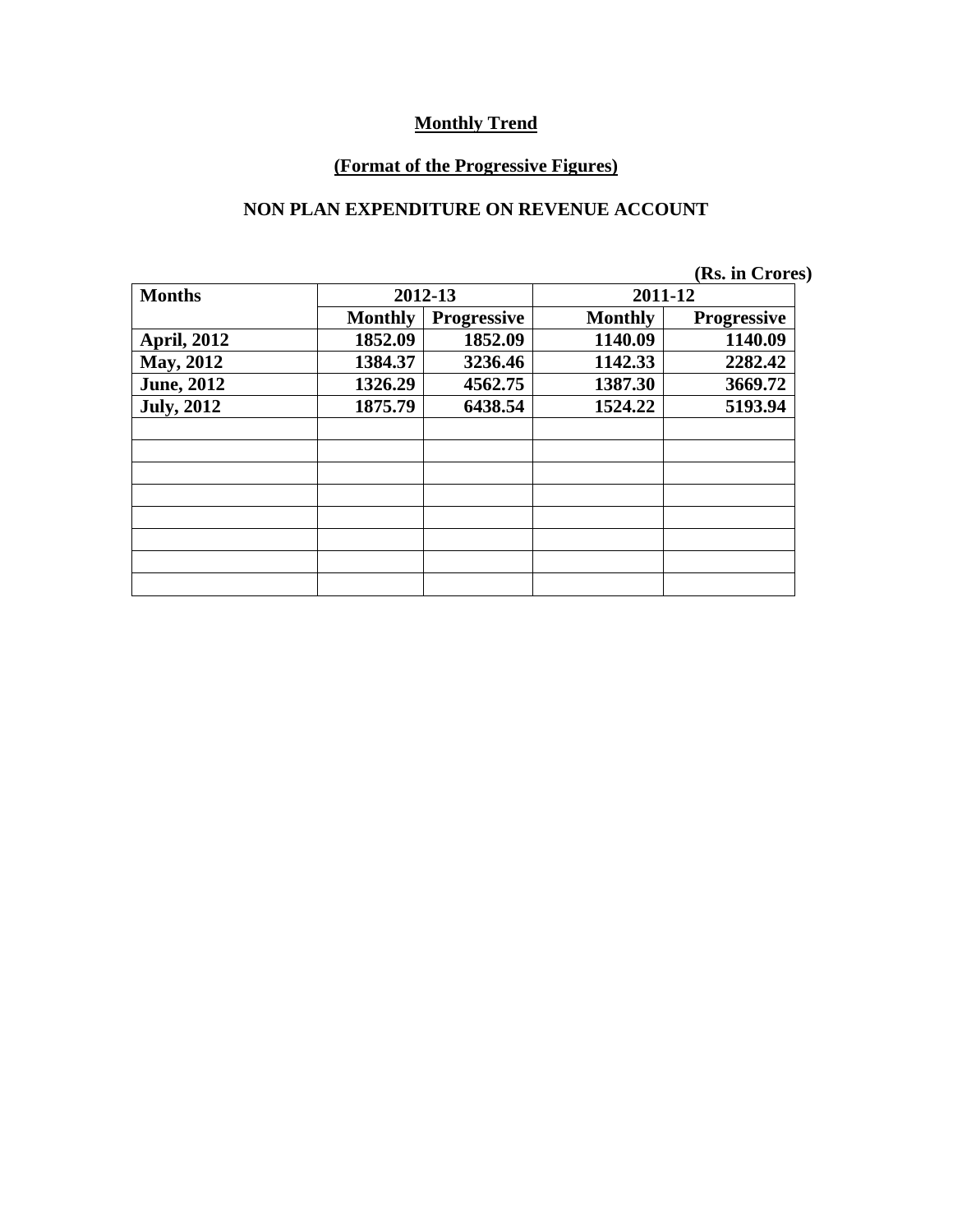# **(Format of the Progressive Figures)**

#### **NON PLAN EXPENDITURE ON INTEREST PAYMENT**

| <b>Months</b>      | 2012-13        |                    | 2011-12        |                    |
|--------------------|----------------|--------------------|----------------|--------------------|
|                    | <b>Monthly</b> | <b>Progressive</b> | <b>Monthly</b> | <b>Progressive</b> |
| <b>April, 2012</b> | 96.62          | 96.62              | $\blacksquare$ |                    |
| <b>May, 2012</b>   |                | 96.62              | ۰              |                    |
| <b>June, 2012</b>  | 1.23           | 97.85              | 1.40           | 1.40               |
| <b>July, 2012</b>  | 10.56          | 108.41             | 0.42           | 1.82               |
|                    |                |                    |                |                    |
|                    |                |                    |                |                    |
|                    |                |                    |                |                    |
|                    |                |                    |                |                    |
|                    |                |                    |                |                    |
|                    |                |                    |                |                    |
|                    |                |                    |                |                    |
|                    |                |                    |                |                    |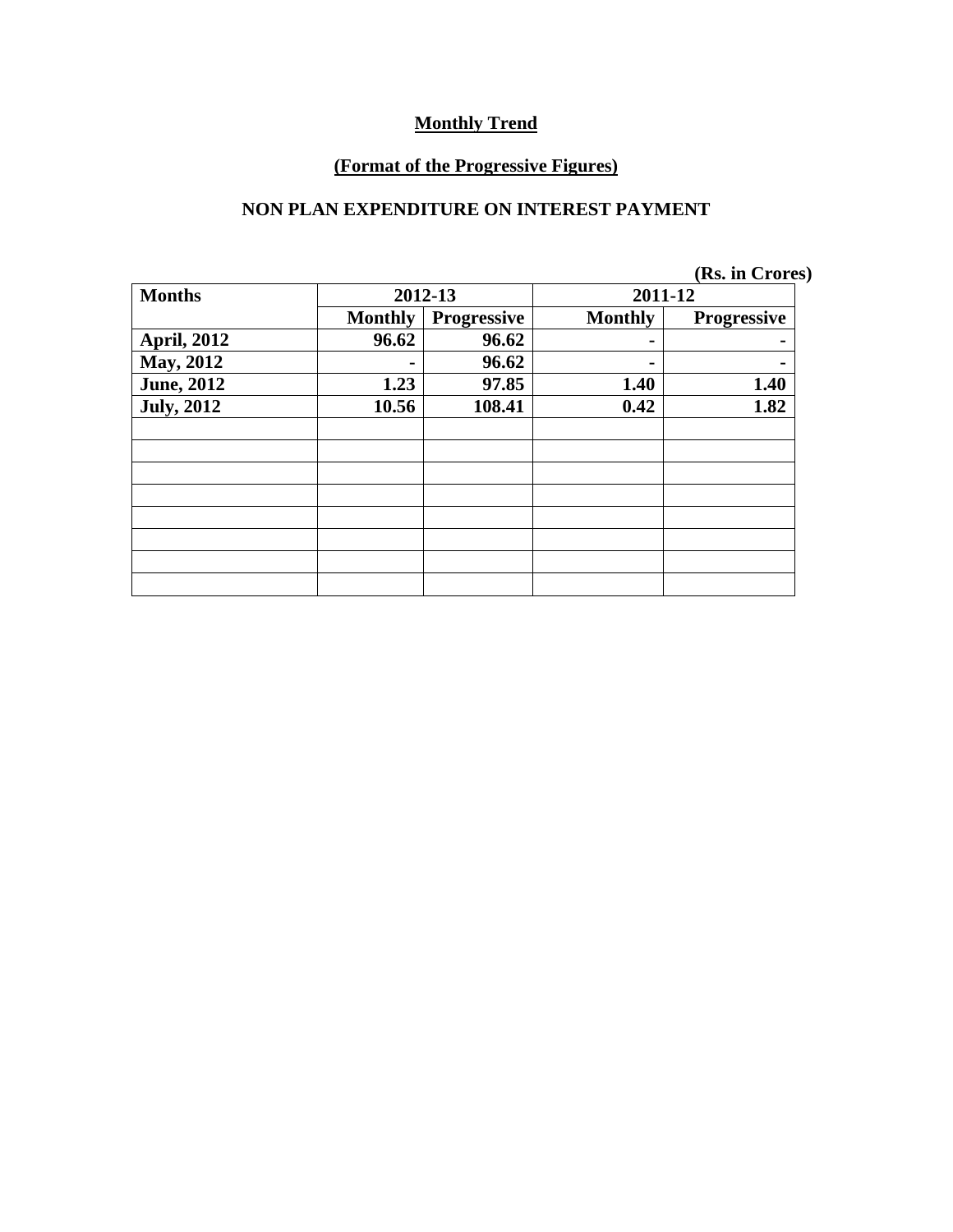# **(Format of the Progressive Figures)**

#### **NON PLAN EXPENDITURE ON CAPITAL ACCOUNT**

|                    |                |                    |                | (Rs. in Crores)    |
|--------------------|----------------|--------------------|----------------|--------------------|
| <b>Months</b>      |                | 2012-13            | 2011-12        |                    |
|                    | <b>Monthly</b> | <b>Progressive</b> | <b>Monthly</b> | <b>Progressive</b> |
| <b>April, 2012</b> | $(-)18.59$     | $(-)18.59$         | $-$ ) 19.62    | $(-)$ 19.62        |
| May, 2012          | $(-)1.93$      | $(-)20.52$         | 38.54          | 18.92              |
| <b>June, 2012</b>  | $(-)7.03$      | $(-)27.55$         | 70.37          | 89.29              |
| <b>July, 2012</b>  | 23.00          | $(-)4.55$          | 4.22           | 93.51              |
|                    |                |                    |                |                    |
|                    |                |                    |                |                    |
|                    |                |                    |                |                    |
|                    |                |                    |                |                    |
|                    |                |                    |                |                    |
|                    |                |                    |                |                    |
|                    |                |                    |                |                    |
|                    |                |                    |                |                    |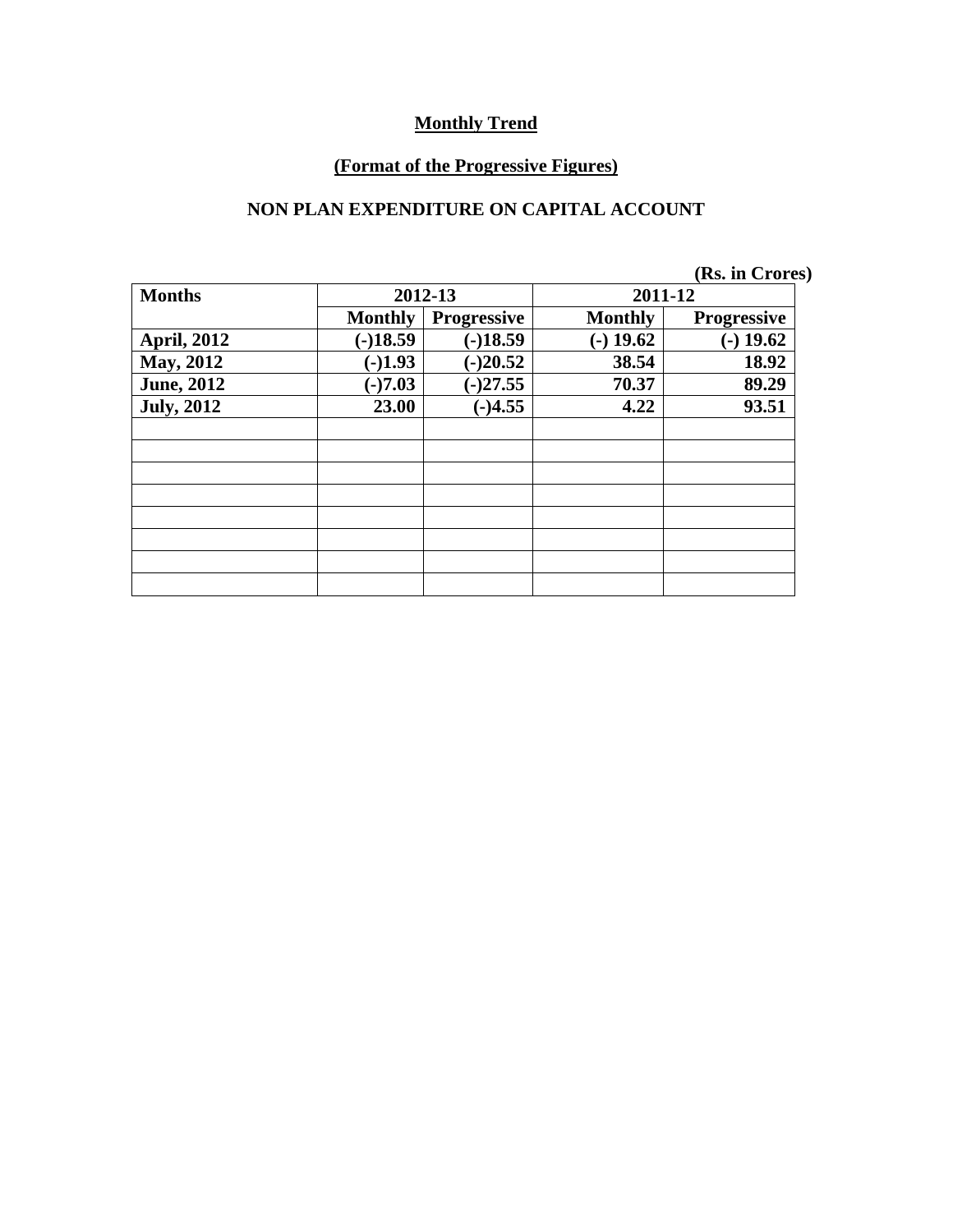# **(Format of the Progressive Figures)**

#### **PLAN EXPENDITURE ON REVENUE ACCOUNT**

|                    |                |                    |                | (Rs. in Crores)    |
|--------------------|----------------|--------------------|----------------|--------------------|
| <b>Months</b>      | 2012-13        |                    | 2011-12        |                    |
|                    | <b>Monthly</b> | <b>Progressive</b> | <b>Monthly</b> | <b>Progressive</b> |
| <b>April, 2012</b> | 76.26          | 76.26              | 24.63          | 24.63              |
| May, 2012          | 58.56          | 134.82             | 20.70          | 45.33              |
| <b>June, 2012</b>  | 46.46          | 181.28             | 44.19          | 89.52              |
| <b>July, 2012</b>  | 90.25          | 271.53             | 45.40          | 134.92             |
|                    |                |                    |                |                    |
|                    |                |                    |                |                    |
|                    |                |                    |                |                    |
|                    |                |                    |                |                    |
|                    |                |                    |                |                    |
|                    |                |                    |                |                    |
|                    |                |                    |                |                    |
|                    |                |                    |                |                    |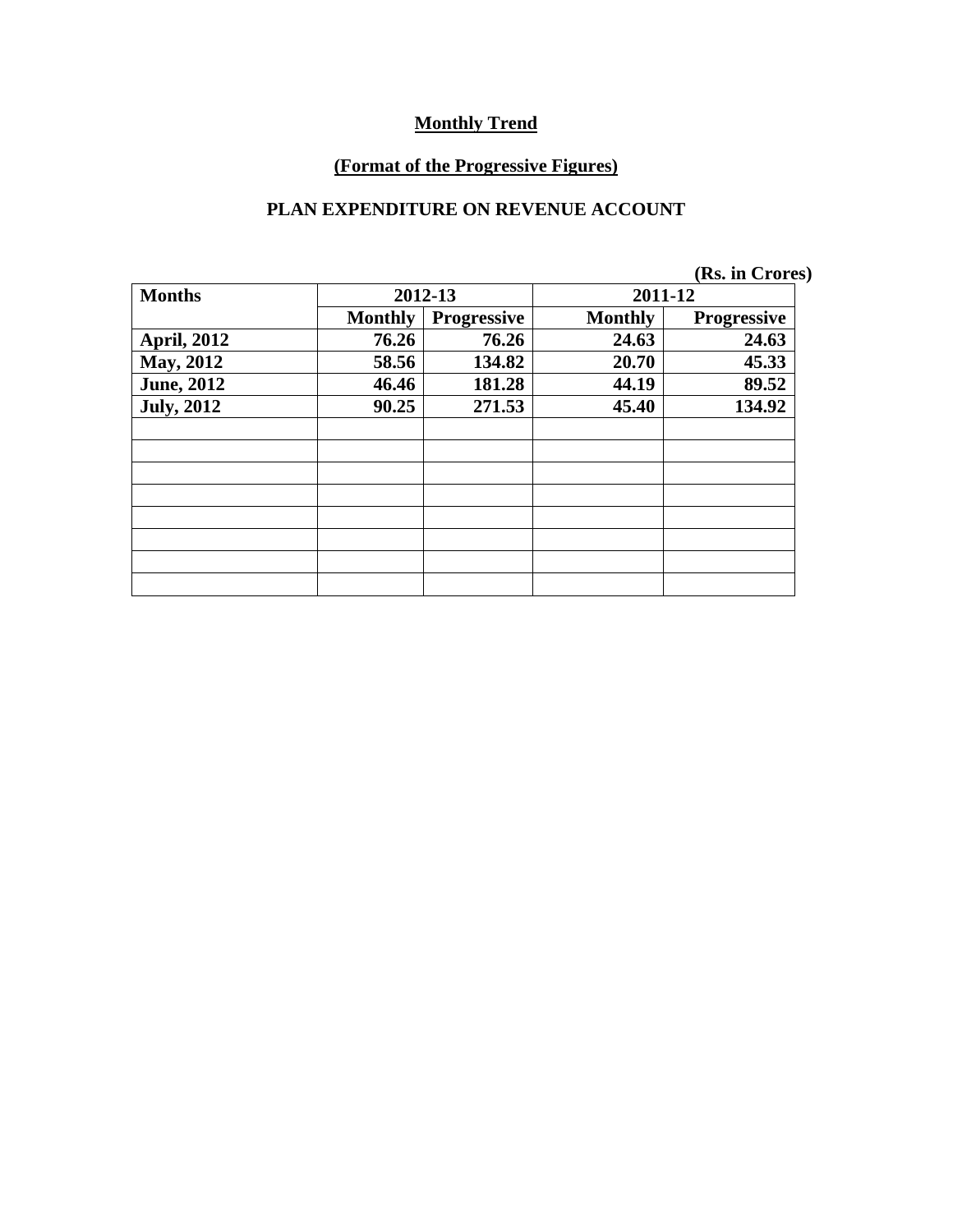# **(Format of the Progressive Figures)**

#### **PLAN EXPENDITURE ON CAPITAL ACCOUNT**

|                    |                |                    |                | (Rs. in Crores)    |
|--------------------|----------------|--------------------|----------------|--------------------|
| <b>Months</b>      |                | 2012-13            | 2011-12        |                    |
|                    | <b>Monthly</b> | <b>Progressive</b> | <b>Monthly</b> | <b>Progressive</b> |
| <b>April, 2012</b> | 9.30           | 9.30               | 18.40          | 18.40              |
| <b>May, 2012</b>   | 42.89          | 52.19              | 22.85          | 41.25              |
| <b>June, 2012</b>  | 63.19          | 115.38             | 91.49          | 132.74             |
| <b>July, 2012</b>  | 172.48         | 287.86             | 158.99         | 291.73             |
|                    |                |                    |                |                    |
|                    |                |                    |                |                    |
|                    |                |                    |                |                    |
|                    |                |                    |                |                    |
|                    |                |                    |                |                    |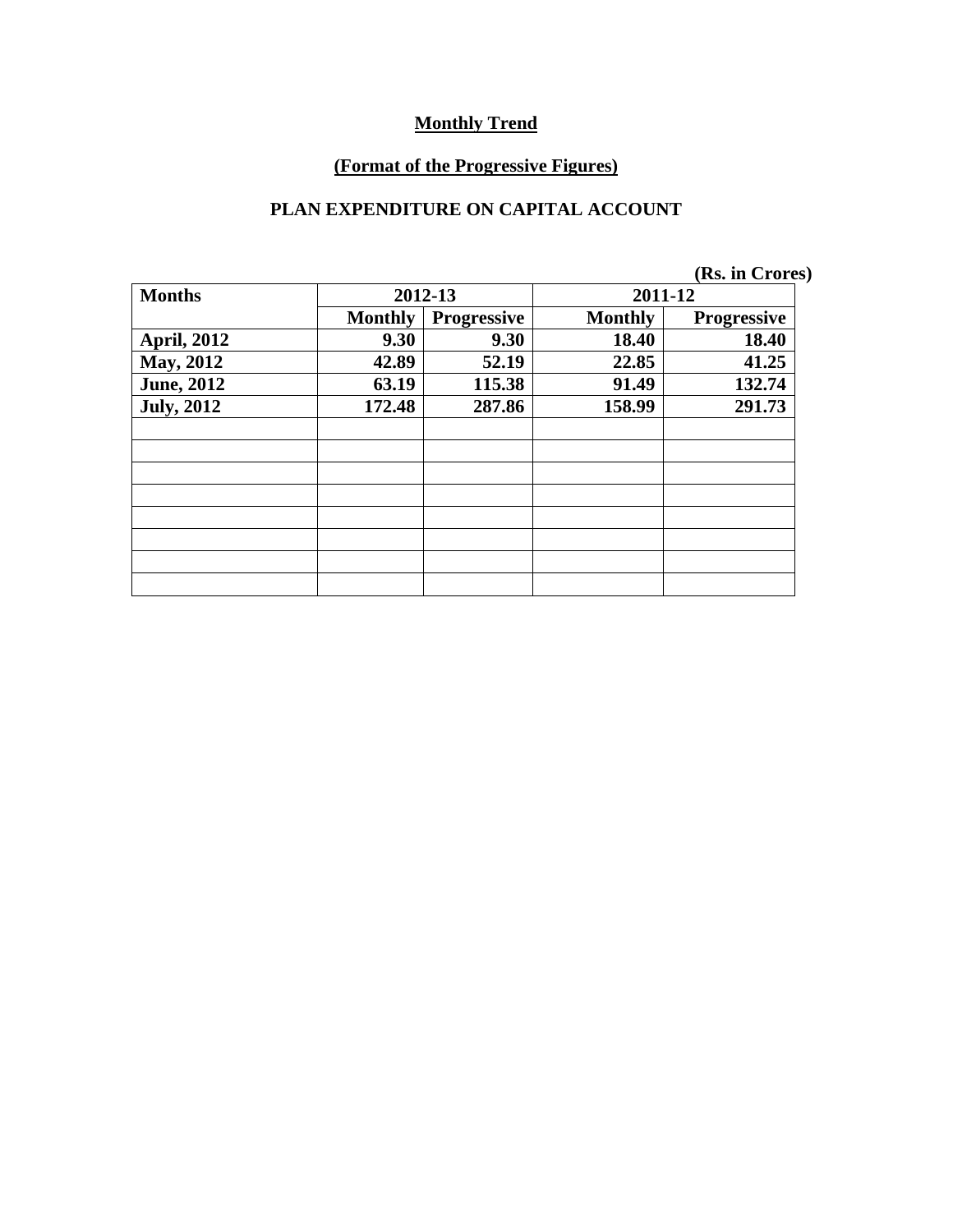# **(Format of the Progressive Figures)**

#### **TOTAL EXPENDITURE ON REVENUE ACCOUNT**

|                    |                |                    |                | (Rs. in Crores) |
|--------------------|----------------|--------------------|----------------|-----------------|
| <b>Months</b>      |                | 2012-13            | 2011-12        |                 |
|                    | <b>Monthly</b> | <b>Progressive</b> | <b>Monthly</b> | Progressive     |
| <b>April, 2012</b> | 1928.35        | 1928.35            | 1164.72        | 1164.72         |
| <b>May, 2012</b>   | 1442.93        | 3371.28            | 1163.03        | 2327.75         |
| <b>June, 2012</b>  | 1372.75        | 4744.03            | 1431.49        | 3759.24         |
| <b>July, 2012</b>  | 1966.04        | 6710.07            | 1569.62        | 5328.86         |
|                    |                |                    |                |                 |
|                    |                |                    |                |                 |
|                    |                |                    |                |                 |
|                    |                |                    |                |                 |
|                    |                |                    |                |                 |
|                    |                |                    |                |                 |
|                    |                |                    |                |                 |
|                    |                |                    |                |                 |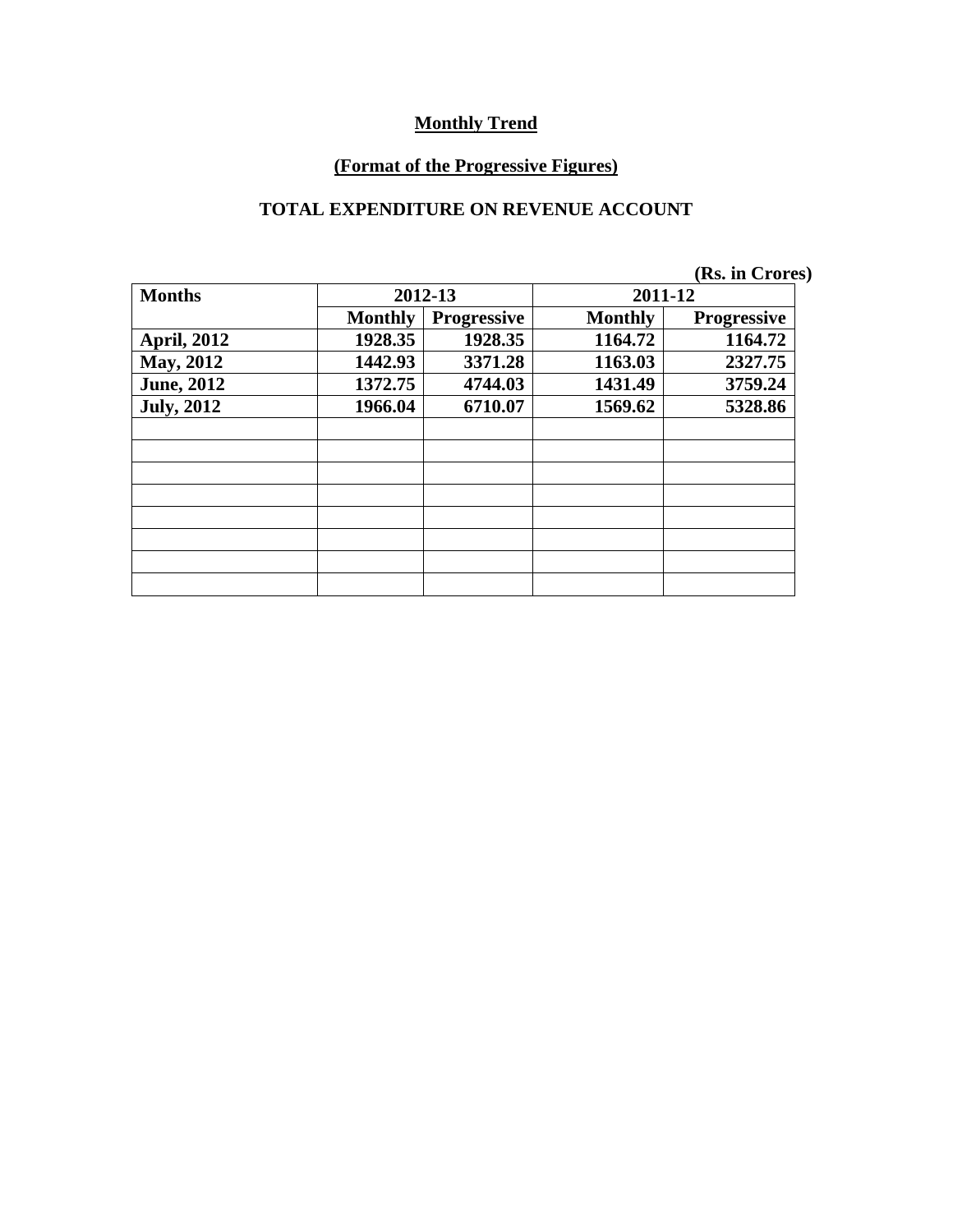# **(Format of the Progressive Figures)**

#### **TOTAL EXPENDITURE ON CAPITAL ACCOUNT**

|                    |                |                    |                | (Rs. in Crores)    |  |
|--------------------|----------------|--------------------|----------------|--------------------|--|
| <b>Months</b>      |                | 2012-13            | 2011-12        |                    |  |
|                    | <b>Monthly</b> | <b>Progressive</b> | <b>Monthly</b> | <b>Progressive</b> |  |
| <b>April, 2012</b> | $(-)9.29$      | $(-)9.29$          | $-$ ) 1.22     | $-1.22$            |  |
| May, 2012          | 40.96          | 31.67              | 61.39          | 60.17              |  |
| <b>June, 2012</b>  | 56.16          | 87.83              | 161.86         | 222.03             |  |
| <b>July, 2012</b>  | 195.48         | 283.31             | 163.21         | 385.21             |  |
|                    |                |                    |                |                    |  |
|                    |                |                    |                |                    |  |
|                    |                |                    |                |                    |  |
|                    |                |                    |                |                    |  |
|                    |                |                    |                |                    |  |
|                    |                |                    |                |                    |  |
|                    |                |                    |                |                    |  |
|                    |                |                    |                |                    |  |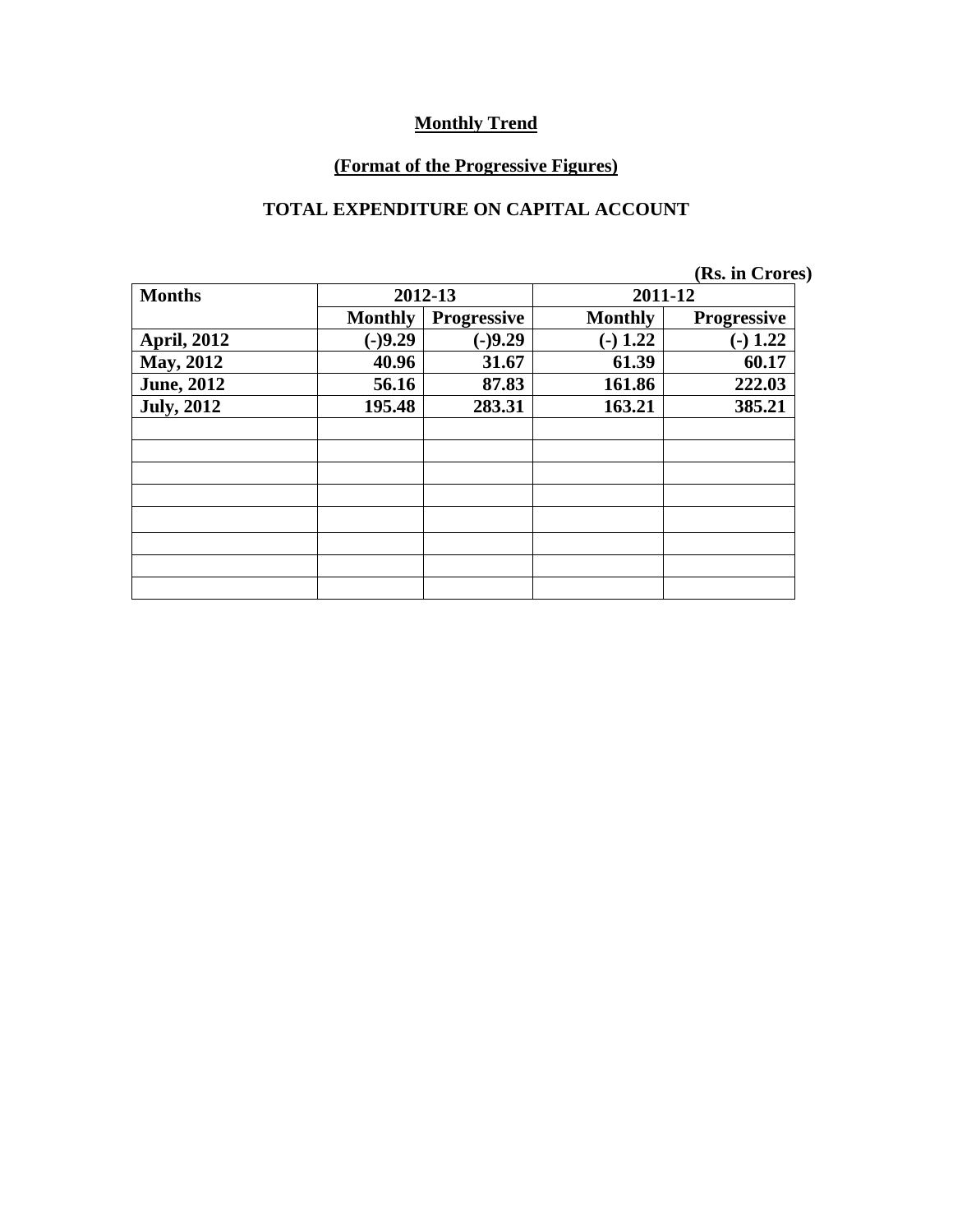# **(Format of the Progressive Figures)**

#### **LOANS & ADVANCES DISBURSED**

|                    |                |                    |                | (Rs. in Crores)    |  |
|--------------------|----------------|--------------------|----------------|--------------------|--|
| <b>Months</b>      |                | 2012-13            | 2011-12        |                    |  |
|                    | <b>Monthly</b> | <b>Progressive</b> | <b>Monthly</b> | <b>Progressive</b> |  |
| <b>April, 2012</b> |                |                    |                |                    |  |
| May, 2012          | 9.24           | 9.24               | 0.05           | 0.05               |  |
| <b>June, 2012</b>  | 0.83           | 10.07              | 9.25           | 9.30               |  |
| <b>July, 2012</b>  | 7.69           | 17.76              | 5.56           | 14.86              |  |
|                    |                |                    |                |                    |  |
|                    |                |                    |                |                    |  |
|                    |                |                    |                |                    |  |
|                    |                |                    |                |                    |  |
|                    |                |                    |                |                    |  |
|                    |                |                    |                |                    |  |
|                    |                |                    |                |                    |  |
|                    |                |                    |                |                    |  |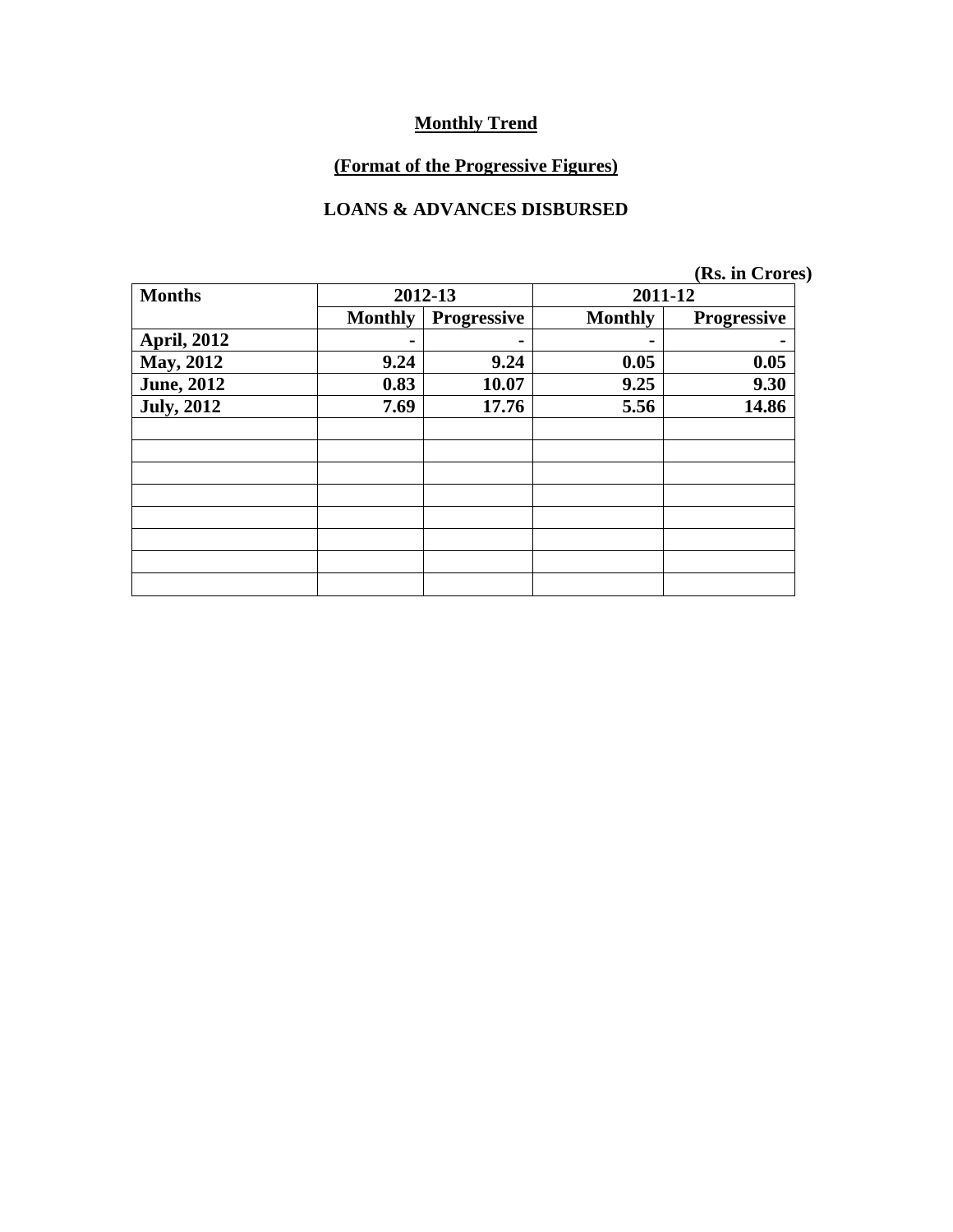# **(Format of the Progressive Figures)**

#### **REVENUE SURPLUS**

|  | (Rs. in Crores) |
|--|-----------------|
|  |                 |

| <b>Months</b>      |                | 2012-13            | 2011-12        |                    |  |  |
|--------------------|----------------|--------------------|----------------|--------------------|--|--|
|                    | <b>Monthly</b> | <b>Progressive</b> | <b>Monthly</b> | <b>Progressive</b> |  |  |
| <b>April, 2012</b> | $(-)395.60$    | $(-)395.60$        | $(-)$ 588.78   | $(-)$ 588.78       |  |  |
| <b>May, 2012</b>   | $-869.82$      | $(-)1265.42$       | $(-)822.98$    | $(-)1411.76$       |  |  |
| <b>June, 2012</b>  | $(-)1061.89$   | $(-)2327.31$       | $-1182.50$     | $(-)2594.26$       |  |  |
| <b>July, 2012</b>  | $(-)1047.69$   | $(-)3375.00$       | $(-)901.31$    | $(-)3495.57$       |  |  |
|                    |                |                    |                |                    |  |  |
|                    |                |                    |                |                    |  |  |
|                    |                |                    |                |                    |  |  |
|                    |                |                    |                |                    |  |  |
|                    |                |                    |                |                    |  |  |
|                    |                |                    |                |                    |  |  |
|                    |                |                    |                |                    |  |  |
|                    |                |                    |                |                    |  |  |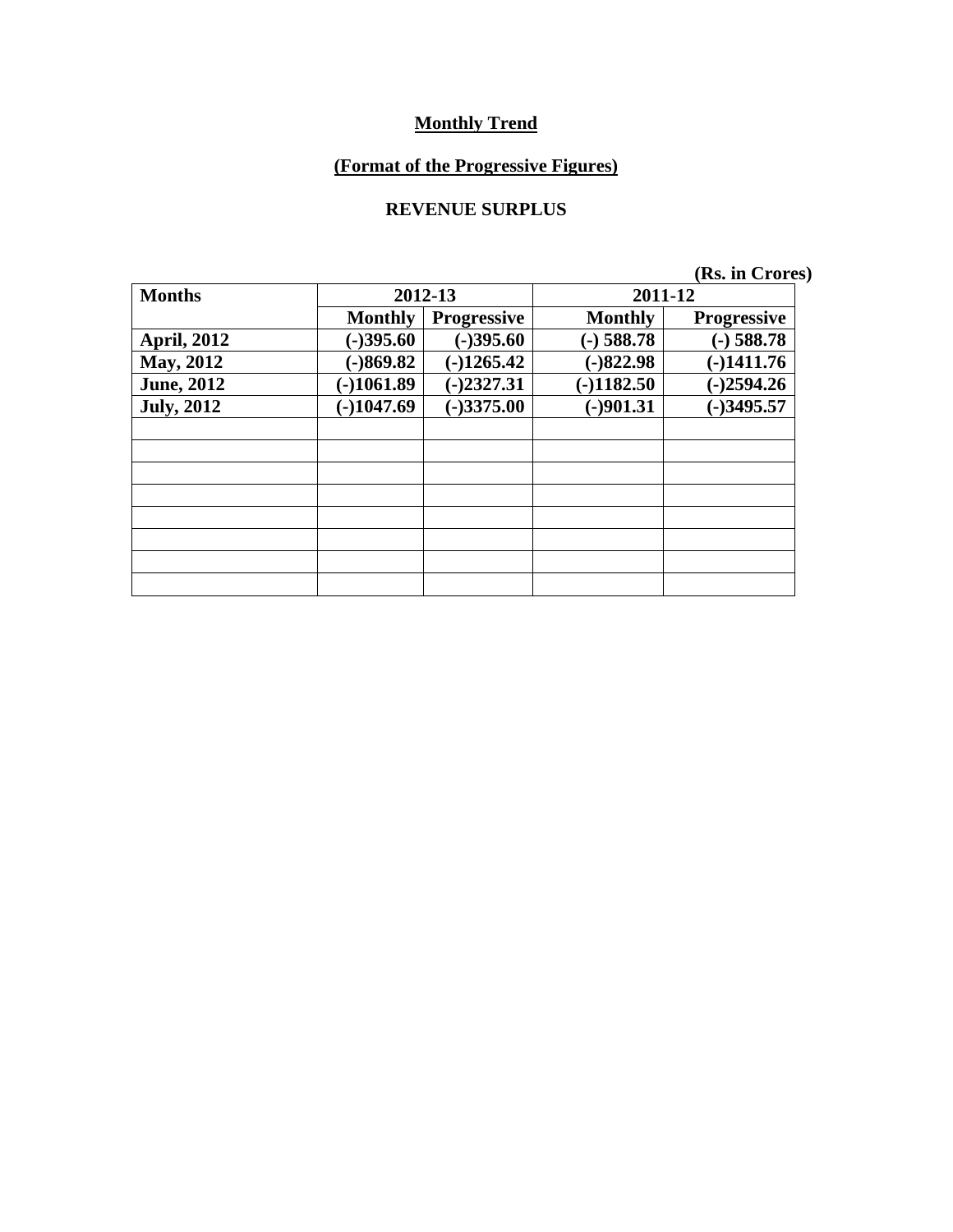# **(Format of the Progressive Figures)**

#### **FISCAL DEFICIT**

| <b>Months</b>      | 2012-13        |                    | 2011-12        |                    |  |
|--------------------|----------------|--------------------|----------------|--------------------|--|
|                    | <b>Monthly</b> | <b>Progressive</b> | <b>Monthly</b> | <b>Progressive</b> |  |
| <b>April, 2012</b> | 386.17         | 386.17             | 587.43         | 587.43             |  |
| <b>May, 2012</b>   | 919.92         | 1306.09            | 884.33         | 1471.76            |  |
| <b>June, 2012</b>  | 1118.72        | 2424.81            | 1353.50        | 2825.26            |  |
| <b>July, 2012</b>  | 1250.74        | 3675.55            | 1069.95        | 3895.21            |  |
|                    |                |                    |                |                    |  |
|                    |                |                    |                |                    |  |
|                    |                |                    |                |                    |  |
|                    |                |                    |                |                    |  |
|                    |                |                    |                |                    |  |
|                    |                |                    |                |                    |  |
|                    |                |                    |                |                    |  |
|                    |                |                    |                |                    |  |